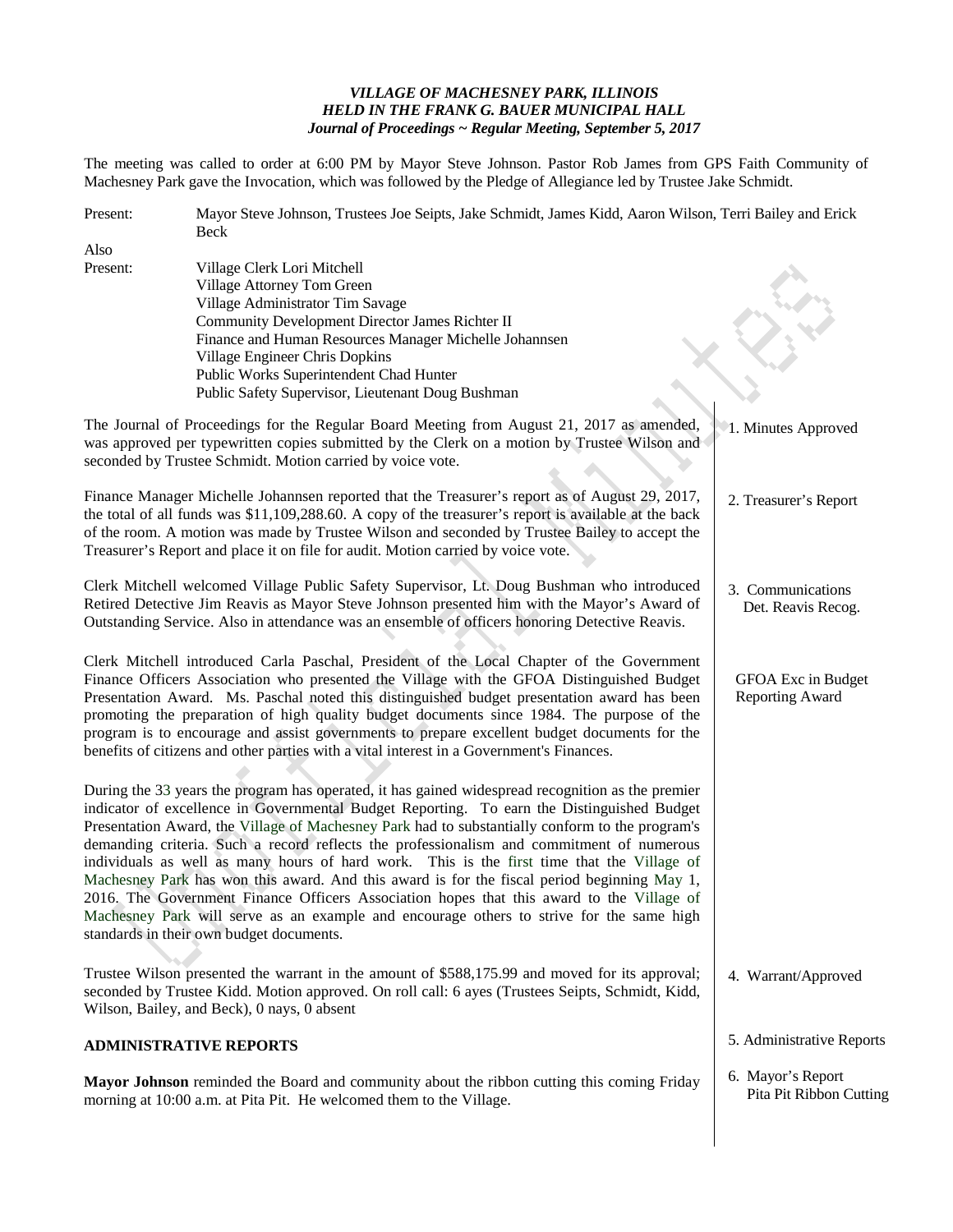Journal of Proceedings September 5, 2017 Page Three

*.*

Also, the Mayor reported that on September 14 the TLC Assisted Living Center will host a ribbon cutting at 4pm at the site of their future development on the south side of the Town Center.

Further, Mayor Johnson called for a motion to approve resident Brent Nelson as a member of the Public Improvements and Safety Committee. Trustee Seipts made a motion to appoint Brent Nelson to the PISC; seconded by Trustee Schmidt. Motion approved. On roll call: 7 ayes (Mayor Johnson, Trustees Seipts, Schmidt, Kidd, Wilson, Bailey, and Beck), 0 nays, 0 absent

**Attorney Green** *had no report this evening.*

**Village Administrator Tim Savage** *added to the information provided by Carla Pascal regarding the GFOA Distinguished Budget Presentation Award. He credited Village Human Resources and Finance Manager, Michelle Johannsen for the professional development with the GFOA Association, her knowledge and effort in helping prepare the Budget. Further he gave her accolades*  for the vast amount of labor that she performed in applying for this award and receiving it on the *first try. He also credited a previous Board for their wisdom for rather than continuing with the Budget Appropriation System, the Village began creating the Budget Document as the Village's legal spending document. That was the first step in achieving this type of award.*

**Finance and HR Manager Michelle Johannsen** *had no report this evening.*

**Community Development Director James Richter II** *reported that Pita Pit will be hosting a grand opening and ribbon cutting on Friday, September 8 at 10 a.m. They are hosting a soft opening beginning tomorrow for family and friends. Board Members are invited to stop by for the soft opening and for the ribbon cutting on Friday.*

**Public Works Superintendent Chad Hunter** *had no report this evening.*

**Village Engineer Chris Dopkins** *provided an update on road projects in the Village.*

**Public Safety Supervisor, Lt. Doug Bushman** reported that from August 18, 2017 through August 31, 2017, there were 997 total calls for service by the Machesney Park Division of the Sheriff's Department, 262 reports were taken and there were 356 arrests.

## **COMMITTEE AND TRUSTEE REPORTS**

**District #1 Trustee Seipts** *had no report this evening.*

**District #2 Trustee Schmidt, Public Improvements and Safety Vice-Chairman** *had no report this evening.*

**District #3 Trustee Kidd, Public Improvements and Safety Chairman,** *congratulated Harlem Jr. High 7th Grade Football Coach, Brian Howe for winning fifty games in a row. He is a volunteer and receives no pay for this position.*

**District #4 Trustee Wilson, Administrative and Finance Chairman,** *reported the A&F Committee met this evening and approved warrants and two resolutions, one which will go to the September 18 Board Meeting and one will be on the Consent Agenda this evening. He further congratulated Michelle Johannsen, Tim Savage and the Village on tonight's GFOA Award.*

**District #5 Trustee Bailey, Planning and Economic Development Vice-Chairperson,** *had no report this evening.* 20. District #5 Report

TLC Ground Breaking

 Brent Nelson Appointed To PISC Committee

7. Attorney's Report

8. Village Administrator

9. Finance/HR Manager

- 10. Comm. Dev Dir
- 11. Public Works Supt.
- 12.Village Engineer
- 13. Pub Safety Supervisor
- 15. Committee Reports
- 16. District #1 Report
- 17. District #2 Report
- 18. District #3 Report
- 19. District #4 Report
	-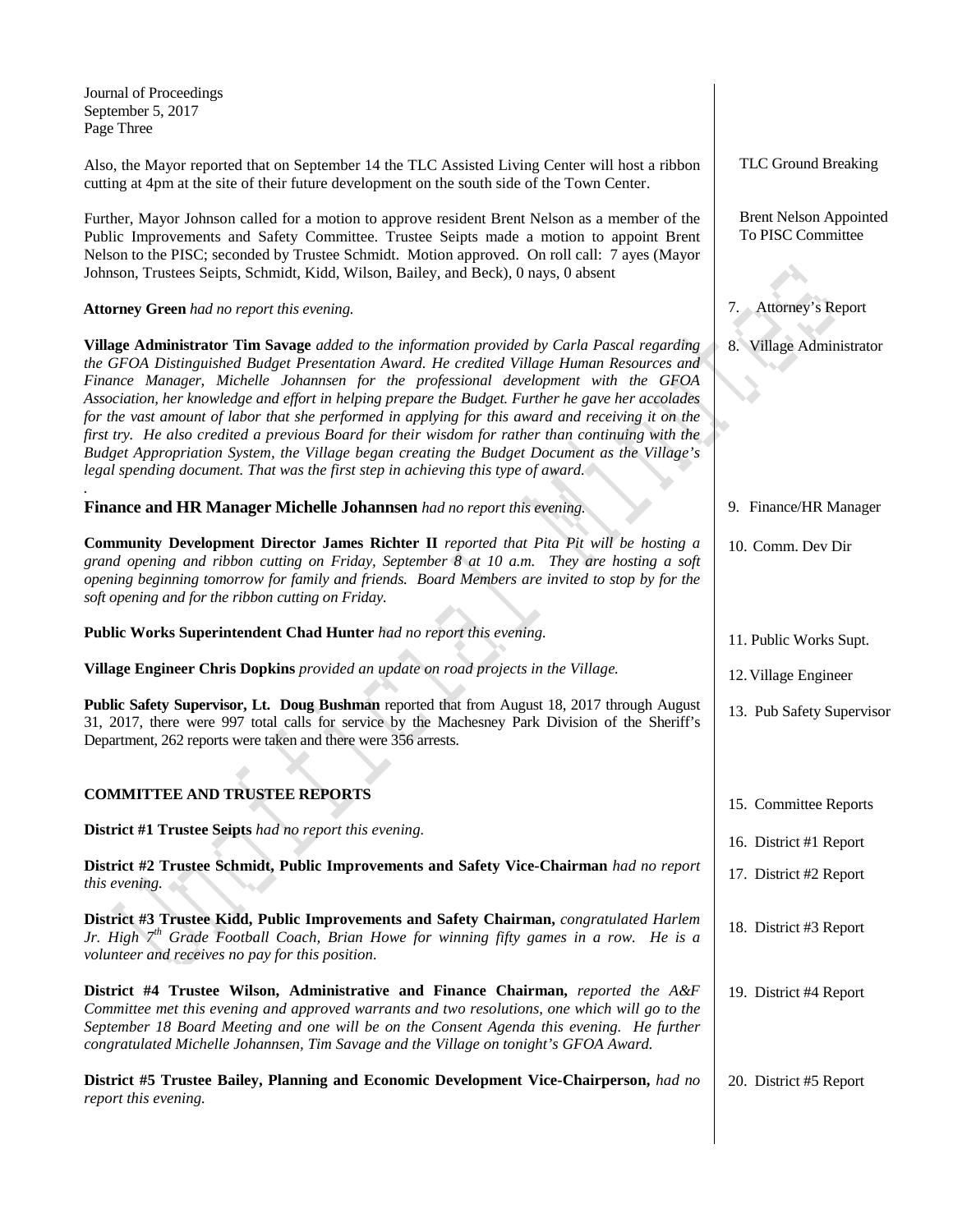Journal of Proceedings September 5, 2017 Page Three

**District #6 Trustee Beck,** Planning and Economic Development Chairman**,** *reported the Planning and Economic Development Committee met this evening and approved five ordinances that will go to the Board on September 18 with positive recommendations.*

CONSENT AGENDA\* - Mayor Johnson noted that the next item is the Consent Agenda. He asked Staff to introduce all items to be considered under the Consent Agenda. Village Administrator Tim Savage presented the items as follows:

- A. Ordinance 22-17, SUP for Planned Community Development (PCD) in the CG District, Town Center Living Community, 508 Roosevelt Road, Second and Final Reading
- B. Ordinance 23-17, Text Amendment to Zoning Code, Fences in Front Yards on Corner Lots, Second and Final Reading
- C. Ordinance 24-17, Text Amendment to Zoning Code, Removing R3 and R4 from Sec. Z-94 PUD, Second and Final Reading
- D. Ordinance 26-17, Authorizing Revised Credit Card Payment Options, Second and Final Reading
- E. Resolution 55-R-17, Authorizing a Contract Extension to Provide Snow and Ice Control Services Trickie Enterprises
- F. Resolution 56-R-17, Authorizing a Contract to Provide Snow and Ice Control Services Foss Landscaping
- G. Resolution 58-R-17, Transfer Class R Liquor License, Cindy Le at Happy Wok, 6901 N. Second Street
- H. Resolution 60-R-17, Authorize Village Hall Roof Replacement Contract

Mayor Johnson asked if there were items any Trustee would like removed from the Consent Agenda to be considered separately. There were no items to be removed from the Consent Agenda. The Consent Agenda was accepted as presented.

Mayor Johnson called for a motion to approve all items under the Consent Agenda as presented. The motion was made by Trustee Beck and seconded by Trustee Wilson. Trustee Beck noted that VA Savage had said First Reading on Item A when it was actually Final Reading. The motion was approved by roll call vote. 7 ayes (Trustees Seipts, Schmidt, Kidd, Wilson, Bailey, Beck and Mayor Johnson), 0 nays, and 0 absent

| <b>UNFINISHED BUSINESS: None</b>                                                                                            | 23. Unfinished Business |
|-----------------------------------------------------------------------------------------------------------------------------|-------------------------|
| <b>NEW BUSINESS - None</b>                                                                                                  | 24. New Business        |
| <b>PUBLIC COMMENT - None</b>                                                                                                | 25. Public Comment      |
| <b>CLOSED SESSION - None</b>                                                                                                | 26. Closed Session      |
| Trustee Wilson moved to adjourn; seconded by Trustee Kidd. Motion approved by voice vote.<br>Meeting adjourned at 6:25 p.m. | 27. Adjourn             |
| APPROVED:                                                                                                                   |                         |

Lori J. Mitchell, MMC Village Clerk

\_\_\_\_\_\_\_\_\_\_\_\_\_\_\_\_\_\_\_\_\_\_\_\_\_

21. District #6 Report

22. Consent Agenda

Approved: Ordinance 22-17 Ordinance 23-17 Ordinance 24-17 Ordinance 26-17 Resolution 55-R-17 Resolution 56-R-17 Resolution 58-R-17 Resolution 60-R-17

23. Unfinished Business